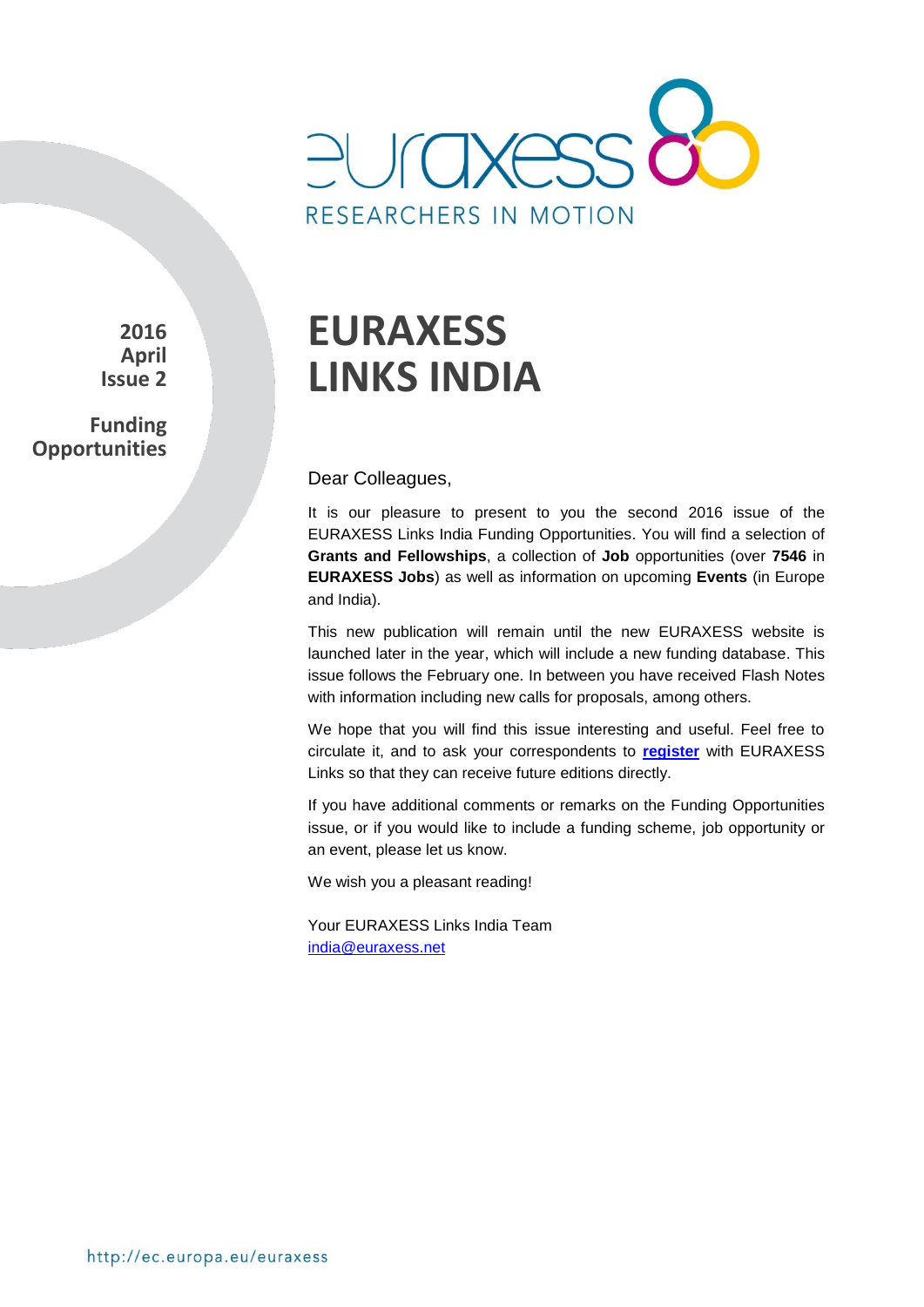# **Contents**

| 1               |                                                                                                                             |
|-----------------|-----------------------------------------------------------------------------------------------------------------------------|
| 1.1             |                                                                                                                             |
| 1.2             |                                                                                                                             |
| 1.2.1           |                                                                                                                             |
| 1.2.2           | EU-India collaborative research projects under Horizon 2020 I                                                               |
| 1.2.3           | H2020 SME Innovation Associate I Matching European SMEs                                                                     |
| 1.2.4           |                                                                                                                             |
| 1.2.5           | EU-India Joint Innovation Call on Bioeconomy  6                                                                             |
| 1.3             |                                                                                                                             |
| 1.3.1           |                                                                                                                             |
| 1.3.2           | Horizon 2020 SME Innovation Associate for Business  6                                                                       |
| 1.3.3           |                                                                                                                             |
| 1.3.4           | Third Indo-Spanish Call for Technological Co-operation in ICT 7                                                             |
| 1.3.5           | Cooperation between The Netherlands and India on X-ray                                                                      |
| 1.3.6           | Austria: Lise Meitner Programme for scientists from abroad  7                                                               |
| 1.3.7<br>Grants | Austria: Austrian Database for Scholarships and Research<br>7                                                               |
| 1.3.8           |                                                                                                                             |
| 1.3.9           | France: Post-doctoral research visits at Inria  8                                                                           |
|                 | 1.3.10 France: PRESTIGE Postdoc programme<br>.8                                                                             |
| 1.3.11          | France: Post-doctoral Fellowships (15) on Biology and IT8                                                                   |
| 1.3.12          | France: Post-doctoral research visits at the French Institute for<br>Research in Computer Science and Automation (INRIA)  8 |
| 1.3.13          | Germany: 4 Early Career research fellowships at the University                                                              |
| 1.3.14          |                                                                                                                             |
| 1.3.15          | Germany: Gerda Henkel Foundation post-doctoral Scholarship<br>8                                                             |
| 1.3.16          | Germany: DAAD Reintegration of German scientists 9                                                                          |
| 1.3.17          | Germany: Humboldt INCOMING Fellowships for researchers at                                                                   |

EURAXESS Links India Funding Opportunities is a electronic newsletter, edited by EURAXESS Links India, which provides information of specific interest to European and non-European researchers in India who are interested in the European research landscape and conducting research in Europe or with European partners.

The information contained in this publication is intended for personal use only. It should not be taken in any way to reflect the views of the European Commission nor of the Delegation of the European Union to India.

Please email to

[india@euraxess.net](mailto:india@euraxess.net) for any comments on this newsletter, contributions you would like to make, if you think any other colleagues would be interested in receiving this newsletter, or if you wish to unsubscribe.

Editors: Ainhitze Bizkarralegorra Bravo, EURAXESS Links India, Country Representative and Santosh Bothe, Support **Officer**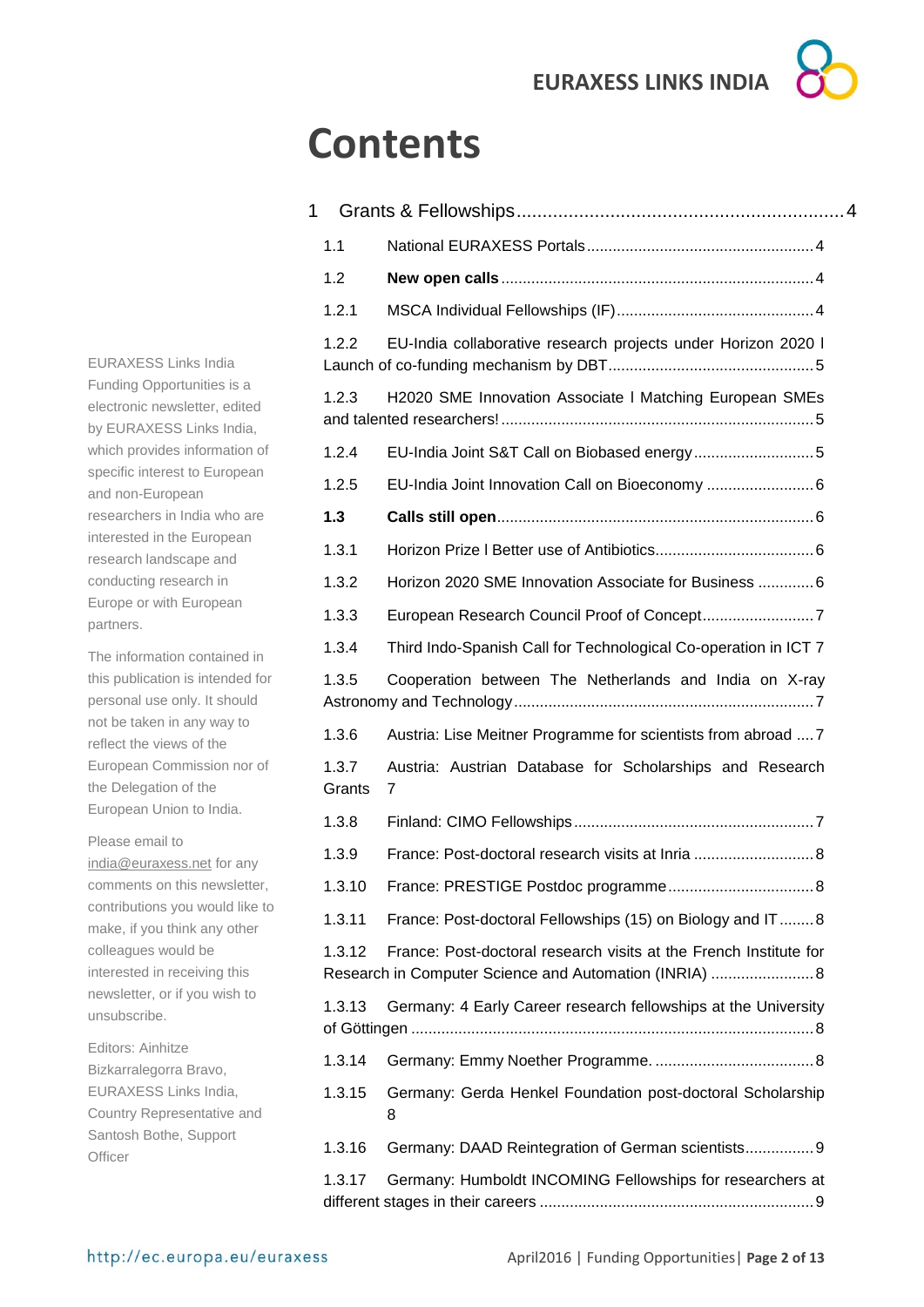|   |                         | <b>EURAXESS LINKS INDIA</b>                                     |
|---|-------------------------|-----------------------------------------------------------------|
|   | 1.3.18                  | Germany: Georg Forster Research Fellowship (HERMES) -           |
|   |                         | Top opportunities for researchers from developing countries  9  |
|   | 1.3.19<br><b>Berlin</b> | Germany: PhD and Postdoc Positions at the Freie University<br>9 |
|   | 1.3.20                  | Germany: Humboldt Research Fellowship for Postdoctoral          |
|   | 1.3.21                  | Norway: 70+ Postdoctoral Fellowships in Health Sciences 9       |
|   | 1.3.22                  | Norway: The Research Council of Norway: Personal Visiting       |
|   | 1.3.23                  | Poland: Foundation for Polish Science - Ideas for Poland 10     |
|   | 1.3.24<br>holders       | Portugal: Grants for Sabbatical Leave (outgoing) for PhD<br>10  |
|   | 1.3.25<br>Republic 10   | Slovakia: National Scholarship Programme of the Slovak          |
|   | 1.3.26                  | Turkey: TÜBITAK Fellowships for Visiting Scientists and         |
|   | 1.3.27                  | UK: Imperial College PhD scholarship programme 2016-2017<br>10  |
|   | 1.3.28                  | UK: Leverhulme Trust Visiting Professorships  10                |
|   | 1.3.29                  |                                                                 |
|   | 1.3.30                  |                                                                 |
| 2 |                         |                                                                 |
|   | 2.1                     | EURAXESS Portal and EURAXESS Jobs  11                           |
|   | 2.2                     |                                                                 |
|   | 2.2.1                   |                                                                 |
|   | 2.2.2                   | Jobs Portals in Member States and Associated Countries11        |
|   | 2.3                     |                                                                 |
|   | 2.4                     |                                                                 |
|   | 2.5                     | Horizon 2020: Call of expression of interest for experts 12     |
|   | 2.6                     | Join us on LinkedIn: linkedin.euraxess.org 12                   |
|   | 2.7                     |                                                                 |
|   | 2.8                     |                                                                 |
|   |                         |                                                                 |

 $\sqrt{2}$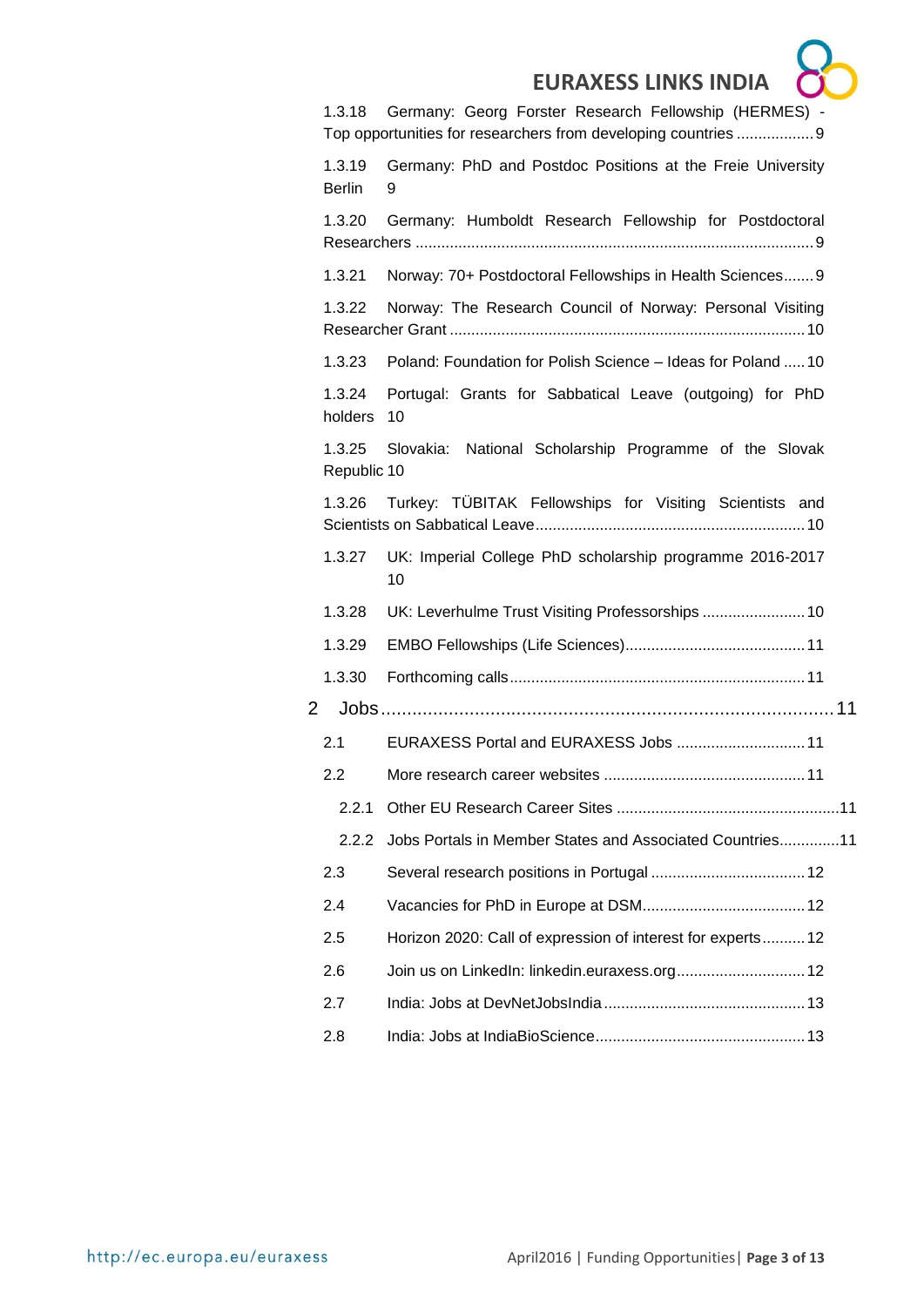## <span id="page-3-0"></span>**1 Grants & Fellowships**

## <span id="page-3-1"></span>1.1 National EURAXESS Portals

The latest information on open calls for national grants and fellowships in the 40 member countries of the EURAXESS network can be accessed on the respective **national EURAXESS portals**:

[Albania,](http://www.euraxess.al/) [Austria,](http://www.euraxess.at/home/) [Belgium,](http://ec.europa.eu/euraxess/np/belgium/index.htm) [Bosnia-Herzegovina,](http://www.euraxess.ba/index.php?sec=22) [Bulgaria,](http://www.euraxess.bg/) [Croatia,](http://www.euraxess.hr/sitegenius/index.php) [Cyprus,](http://www.euraxess.org.cy/) [Czech Republic,](http://www.euraxess.cz/) [Denmark,](http://euraxess.dk/) [Estonia,](http://euraxess.ee/) [Faroe Islands,](http://www.euraxess.fo/index.php?id=3) [Finland,](http://www.aka.fi/euraxess) [France,](http://www.euraxess.fr/en) [FYRoMacedonia,](http://www.euraxess.mk/home) [Germany,](http://www.euraxess.de/index.php) [Greece,](http://mobility.certh.gr/pls/rmp/mobility.main) [Hungary,](http://euraxess.hu/en) [Iceland,](http://www.euraxess.is/home/) [Ireland,](http://www.euraxess.ie/) [Israel,](http://www.euraxess.gov.il/UI/Main/Home.aspx) [Italy,](http://www.euraxess.it/) [Latvia,](http://euraxess.lv/) [Lithuania,](http://www.euraxess.lt/) [Luxembourg,](http://www.euraxess.lu/) [Malta,](http://www.euraxess.org.mt/) [Moldova,](http://www.euraxess.md/en) [Montenegro,](http://www.euraxess.me/sitegenius/index.php) [Netherlands,](http://www.euraxess.nl/) [Norway,](http://www.euraxess.no/servlet/Satellite?c=Page&pagename=euraxess%2FHovedsidemal&cid=1224067050882) [Poland,](http://www.euraxess.pl/) [Portugal,](http://www.euraxess.pt/) [Romania,](http://www.euraxess.gov.ro/indexEN.html) [Serbia,](http://www.euraxess.rs/sitegenius/index.php) [Slovakia,](http://www.euraxess.sk/en) [Slovenia,](http://www.euraxess.si/en/index.aspx) [Spain,](http://www.euraxess.es/eng) [Sweden,](http://www.euraxess.se/) [Switzerland,](http://www.euraxess.ch/) [Turkey,](http://euraxess.tubitak.gov.tr/euraxess/) [United Kingdom.](http://www.britishcouncil.org/new/euraxess/)



Access to all national EURAXESS Portals (overview): [here](http://ec.europa.eu/euraxess/index.cfm/jobs/nationalPortals)

Besides providing information on funding opportunities for incoming international and European researchers, staff at the EURAXESS Service Centres offer individual assistance on all aspects of researcher mobility.

## <span id="page-3-2"></span>1.2 **New open calls**

## <span id="page-3-3"></span>1.2.1 MSCA Individual Fellowships (IF)

#### **Deadline: 14 September 2016**

The Marie Skłodowska-Curie Actions (MSCA) enable experienced researchers (holding a PhD or with at least 4 years of research experience) to secure EU funding via Individual Fellowships ("IFs"), with a view to conducting research in the EU during 12 to 36 months.

There are two types of Individual Fellowships:

*European Fellowships* (relevant for Indians wishing to move to Europe) enabling researchers to work at a research organisation in Europe, with a view to acquiring new skills or working in new sectors. The fellowships are open to researchers either moving within Europe or coming to Europe.

*Global Fellowships*(relevant for Europeans wishing to move to India) enabling European researchers to acquire new knowledge by working outside Europe for a time, before transferring that knowledge back into Europe.

EURAXESS can help you identify a potential host in 40 European countries.

Read more: [Horizon 2020 Participant Portal](https://ec.europa.eu/research/participants/portal/desktop/en/opportunities/h2020/topics/2226-msca-if-2016.html)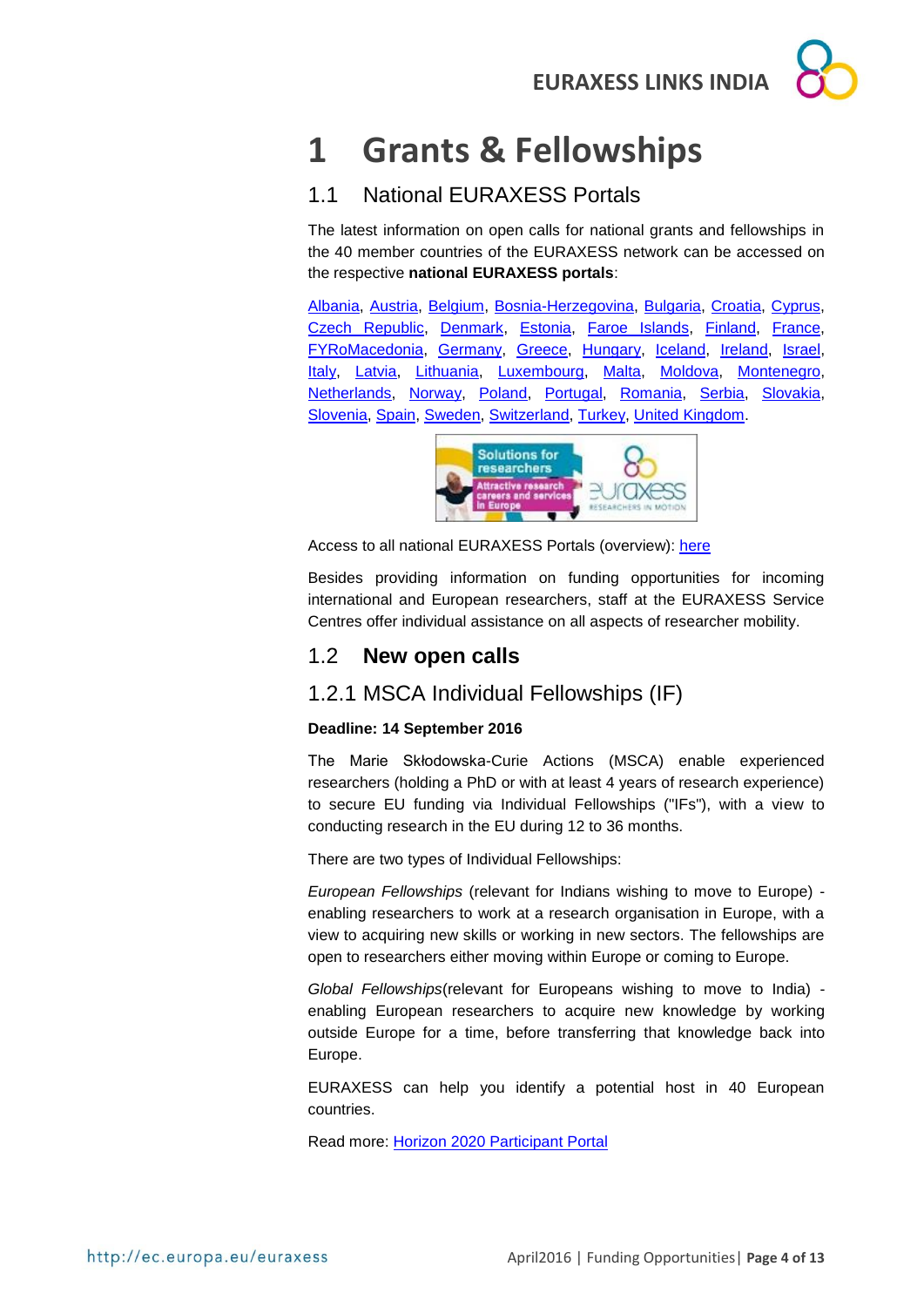## <span id="page-4-0"></span>1.2.2 EU-India collaborative research projects under Horizon 2020 l Launch of co-funding mechanism by DBT

#### **Deadline: different depending on the specific call**

Under this co-funding mechanism (CFM), a maximum of three crore rupees (₹ 30,000,000) per project will be made available by DBT to successful Indian participants in joint collaborative projects with European partners under Horizon 2020.

The European Commission is pleased to announce the launch of a cofunding mechanism with India. This mechanism enables Indian research teams to receive funding (from DBT) when participating in certain collaborative research projects in Horizon 2020. This is an exciting new opportunity for Indian researchers looking to collaborate with European partners under Horizon 2020, the famous EU Framework Programme for research & innovation (2014-2020).

For more information about this mechanism (regarding funding, eligibility, application process and more) please read the notice recently published by DBT (click [HERE\)](http://www.dbtindia.nic.in/wp-content/uploads/DBT-EUcallsunderH2020-.pdf). This notice includes the list of the Horizon 2020 calls for proposals to which the co-funding mechanism is applicable. Indian teams are encouraged to consider participation in these calls, and European consortia currently being formed in connection with these calls are encouraged to consider the inclusion of Indian participants.

For general information about Horizon 2020 and other opportunities for EU-India research cooperation, please refer to this comprehensive brochure: click [HERE](http://eeas.europa.eu/delegations/india/documents/h2020_brochure-india-aug_2014.pdf)

## <span id="page-4-1"></span>1.2.3 H2020 SME Innovation Associate l Matching European SMEs and talented researchers!

#### **Deadline: 30 June 2016**

The European Commission is launching a call for proposals to provide early-stage support to European SME and Start-Ups in recruiting up to 90 post-doctoral research associates to explore innovative business ideas.

*SMEs* should be *from Europe* (or OCT or AC to H2020) but *Researchers* can be *from all over the World* - including India - with no regards to where they are established, with the only exception that they shouldn't have spent more than 12 months in the last 36 months in the country of employment (like for MSCA).

More info are available on EASME's [webpage](https://ec.europa.eu/easme/en/h2020-sme-innovation-associate) and in particular in the [additional info to applicants.](https://ec.europa.eu/easme/sites/easme-site/files/h2020_sme_innovation_associate_presentation_final_1.pdf)

## <span id="page-4-2"></span>1.2.4 EU-India Joint S&T Call on Biobased energy

#### **Deadline: 12 Juy 2016**

Under the S&T Call, collaborative Indo-European **excellent research projects** with a maximum duration of 3 years will be funded. The topics covered by the call are:

#### - **Biofuels**

**From waste to energy**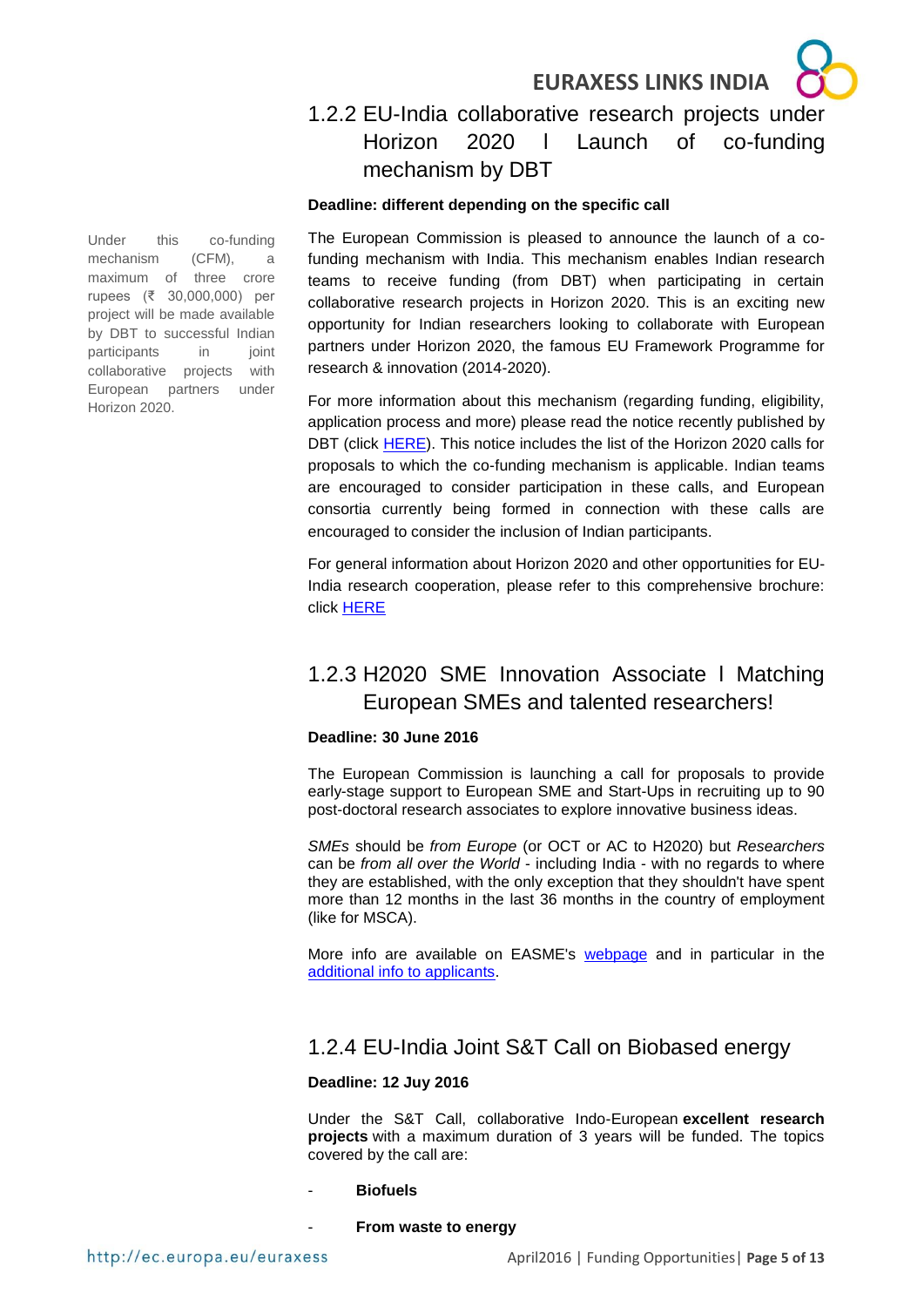

Consortia have to involve **at least three partners**: two from two different European countries participating in the call **(Belgium - Wallonia region, Estonia, Finland, Germany, Latvia)** and one from **India**.

Read more: [INDIGO website](https://indigoprojects.eu/funding/indigo-calls/s&t_call_2016)

## <span id="page-5-0"></span>1.2.5 EU-India Joint Innovation Call on Bioeconomy

#### **Deadline: 31 August 2016**

Under the Innovation call, collaborative **Indo-European projects designed to lead to innovative products, services or processes of significant economic and/or societal value** will be funded.

Joint innovation projects shall also address applied research and technological development implemented in partnership between innovative SMEs and research performing institutions based in India and Europe.

Consortia have to involve **at least three partners:** two from two different European countries participating in the Innovation call **(France, Germany, Norway, Spain)** and one from **India**.

Read more: [INDIGO website](https://indigoprojects.eu/funding/indigo-calls/innovation_call_2016)

## <span id="page-5-1"></span>**1.3 Calls still open**

*Under Horizon 2020*



**HORIZON 2020 – Calls for proposals (collaborative projects):** access all calls under **Industrial Leadership** and **Societal Challenges** pillars on the [Horizon 2020 Participant Portal.](http://ec.europa.eu/research/participants/portal/desktop/en/opportunities/h2020)

**EURAXESS Links India** pays particular attention to calls open to individual researchers under the **Excellent Science** pillar.

The following *calls under HORIZON 2020* are *highlighted* here:

## <span id="page-5-2"></span>1.3.1 [Horizon Prize l Better use of Antibiotics](http://ec.europa.eu/research/participants/portal/desktop/en/opportunities/h2020/topics/14060-hoa-01-2015.html#tab1)

#### **Deadline: 17 August 2018**

The Horizon Prize for **better use of antibiotics** is a EUR 1 million prize that will be awarded to the person or team who can most effectively meet the following challenge: develop a rapid test that can identify at the point of care patients with upper respiratory tract infections that can safely be managed without antibiotics.

## <span id="page-5-3"></span>1.3.2 [Horizon 2020 SME Innovation Associate for](https://ec.europa.eu/easme/en/horizon-2020-sme-innovation-associate-business)  **[Business](https://ec.europa.eu/easme/en/horizon-2020-sme-innovation-associate-business)**

#### **Deadline: 30 June 2016**

Eligibilty: A dynamic SME or Start-up with ground-breaking ideas? Looking for the help of a talented researcher to make your idea an innovation?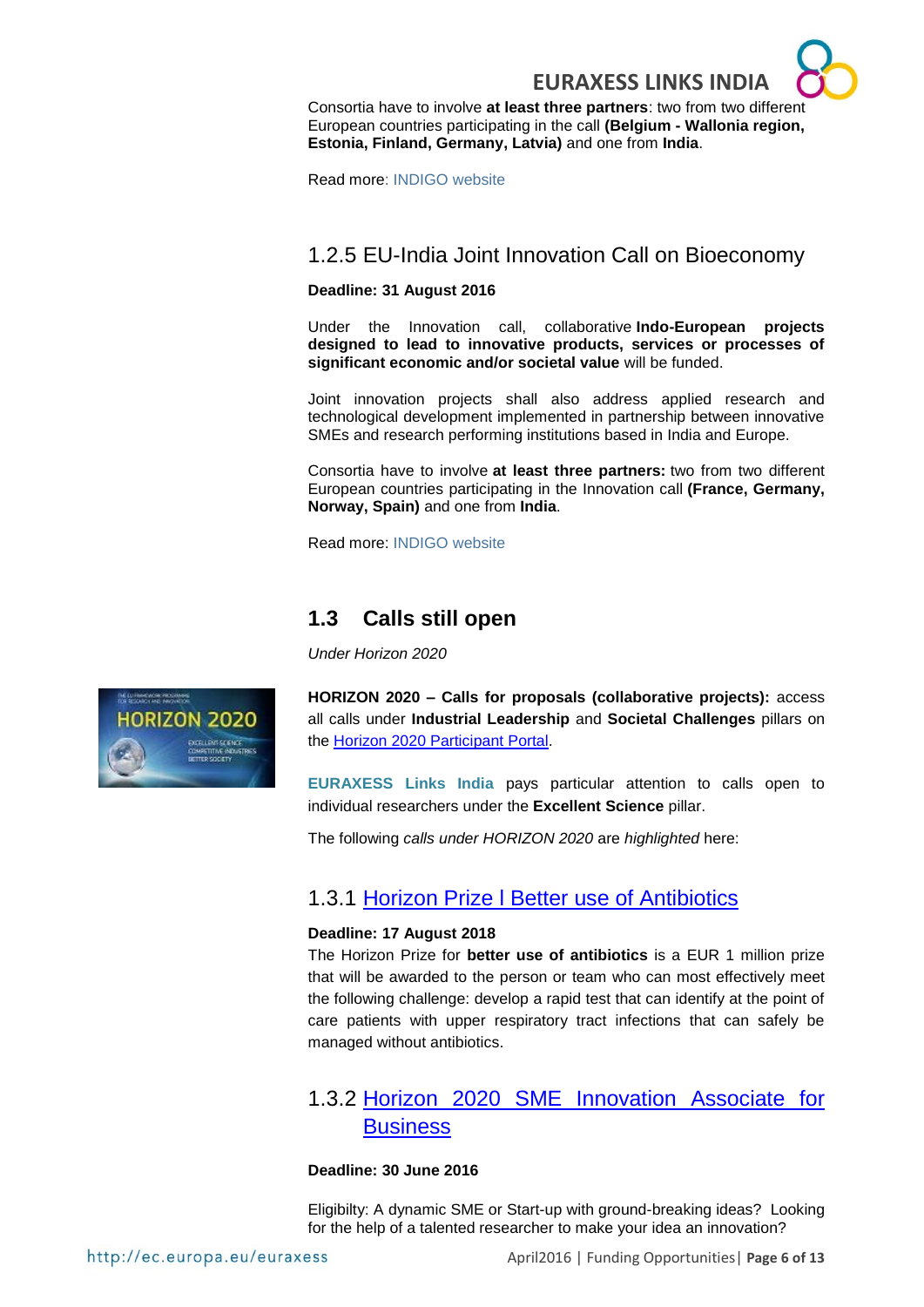

Only [SMEs](http://ec.europa.eu/growth/smes/business-friendly-environment/sme-definition/index_en.htm) (including Start-up companies) established in the EU Member States and [Overseas Countries and Territories \(OCT\)](http://ec.europa.eu/research/participants/data/ref/h2020/wp/2014_2015/annexes/h2020-wp1415-annex-a-countries-rules_en.pdf) or countries [associated to Horizon 2020](http://ec.europa.eu/research/bitlys/h2020_associated_countries.html) are eligible.

## <span id="page-6-0"></span>1.3.3 European Research Council Proof of Concept

#### **Deadlines: 26 May 2016 and 4 October 2016**

Frontier research often generates unexpected or new opportunities for commercial or societal application. The ERC Proof of Concept Grants aim to maximise the value of the excellent research that the ERC funds.

ERC Proof of Concept Grants are designed to support ERC grantees with the commercial or societal application of the results of their funded research. [Read more](http://ec.europa.eu/research/participants/portal/desktop/en/opportunities/h2020/topics/1116-erc-poc-2016.html)

#### *Calls under bilateral collaboration:*

## <span id="page-6-1"></span>1.3.4 Third Indo-Spanish Call for Technological Cooperation in ICT

#### **Deadline: 13 May 2016**

Call for Proposals under Indo-Spanish Joint Programme of Cooperation. The objective of the joint Indo-Spanish programme is to promote and fund market - driven research and technology development as well as to encourage partnerships and business- Ied R&D&I collaborative projects in the field of ICT (Electronic System Design & Manufacturing (ESDM), Smart Cities, Clean Tech, Materials and Advanced Manufacturing. More information click [GITA](http://gita.org.in/OnlineRfp/ProgramInfo.aspx?ProgramId=8) and [CDTI](http://www.cdti.es/index.asp?MP=9&MS=31&MN=2&TR=A&IDR=7&id=945)

## <span id="page-6-2"></span>1.3.5 [Cooperation between The Netherlands and](http://www.nwo.nl/en/funding/our-funding-instruments/ew/cooperation-india-x-ray-astronomy-and-technology/cooperation-india-x-ray-astronomy-and-technology.html)  [India on X-ray Astronomy and Technology](http://www.nwo.nl/en/funding/our-funding-instruments/ew/cooperation-india-x-ray-astronomy-and-technology/cooperation-india-x-ray-astronomy-and-technology.html)

Deadline: no deadline applicable.

*Calls from European Research Area countries (not only for India):* 

## <span id="page-6-3"></span>1.3.6 Austria: [Lise Meitner Programme for scientists](https://www.fwf.ac.at/en/research-funding/fwf-programmes/meitner-programme/)  [from abroad](https://www.fwf.ac.at/en/research-funding/fwf-programmes/meitner-programme/)

Deadline: accepted continuously, no application deadlines

## <span id="page-6-4"></span>1.3.7 Austria: [Austrian Database for Scholarships](http://www.grants.at/home/EN/)  [and Research Grants](http://www.grants.at/home/EN/)

## <span id="page-6-5"></span>1.3.8 Finland: [CIMO Fellowships](http://www.studyinfinland.fi/tuition_and_scholarships/cimo_scholarships/cimo_fellowships)

Eligibility : Young doctoral level students and researchers from all countries and from all academic fields. **No application deadline**. [Read More](http://www.studyinfinland.fi/tuition_and_scholarships/cimo_scholarships/cimo_fellowships)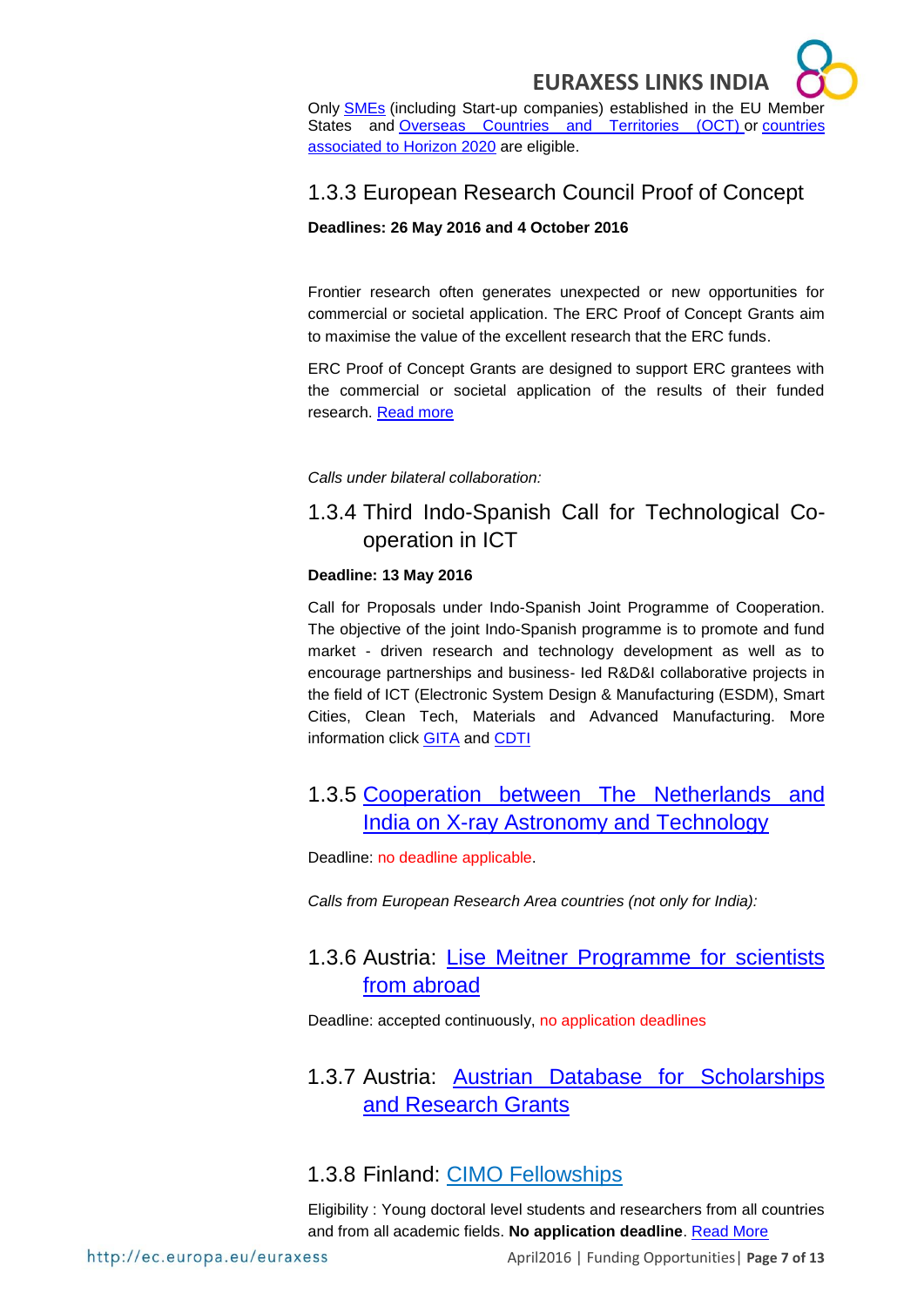

## <span id="page-7-0"></span>1.3.9 France: Post-doctoral research visits at Inria

#### **Deadline: Rolling basis**

All year long, the French Institute for Research in Computer Science and Automation (INRIA) organizes post-doctoral research visits for individuals of all nationalities holding PhD. Particular attention will be paid to French and international candidates who have done PhD in abroad. [Read more](http://www.inria.fr/institut/recrutement-metiers/offres/post-doctorat/sejours-post-doctoraux)

<span id="page-7-1"></span>1.3.10 France: [PRESTIGE Postdoc programme](http://www.campusfrance.org/en/prestige)

#### **Deadline: 30 June 2016 and 30 September 2016**

Open to any post-doc level researcher complying with the Marie Curie Actions mobility rules. Each applicant has to secure co-financing for his/her PRESTIGE mobility from the host organisation. The PRESTIGE Call for applications is open all year long with four cut-off dates. [Read More](http://www.campusfrance.org/en/prestige)

## <span id="page-7-2"></span>1.3.11 France: Post-doctoral Fellowships (15) on Biology and IT

Open to all nationalities at the French Atomic and Alternative Energies Commission (CEA). **No specific application deadline**: The positions are open until they are filled by appropriate candidates. [Read More](http://en.drt-cea.com/index.php/default/default/affichepage?sujet=Offre_DSV-DRT)

<span id="page-7-3"></span>1.3.12 France: [Post-doctoral research visits at](http://www.inria.fr/institut/recrutement-metiers/offres/post-doctorat/sejours-post-doctoraux)  [the French Institute for Research in Computer](http://www.inria.fr/institut/recrutement-metiers/offres/post-doctorat/sejours-post-doctoraux)  [Science and Automation \(INRIA\)](http://www.inria.fr/institut/recrutement-metiers/offres/post-doctorat/sejours-post-doctoraux)

For individuals of all nationalities holding PhDs. Deadline: **rolling basis**. [Read More](http://www.inria.fr/institut/recrutement-metiers/offres/post-doctorat/sejours-post-doctoraux)

<span id="page-7-4"></span>1.3.13 Germany: [4 Early Career research](http://www.uni-goettingen.de/en/501529.html)  [fellowships at the University of Göttingen](http://www.uni-goettingen.de/en/501529.html)

#### **Deadline: 7 July 2016**

Fellowships are available in Humanities and Social Sciences research groups for Candidates who have received a doctorate within the last 6 years. [Read More](http://www.uni-goettingen.de/en/501529.html)

## <span id="page-7-5"></span>1.3.14 Germany: [Emmy Noether Programme.](http://www.dfg.de/en/research_funding/programmes/individual/emmy_noether/index.html)

WHO? **Outstanding postdocs/junior researchers** with 2 to 4 years postdoctoral experience. **No application deadlines.** [Read More](http://www.dfg.de/en/research_funding/programmes/individual/emmy_noether/index.html)

## <span id="page-7-6"></span>1.3.15 Germany: [Gerda Henkel Foundation](https://www.daad.de/deutschland/stipendium/datenbank/en/21148-scholarship-database/?status=5&origin=9&subjectGrps=&daad=&q=&page=2&detail=10000130) postdoctoral Scholarship

Applications are welcome at **any time**. 1 to 24 months Research Scholarships in **humanities** to carry out an independent research project alone. [Read More](https://www.daad.de/deutschland/stipendium/datenbank/en/21148-scholarship-database/?status=5&origin=9&subjectGrps=&daad=&q=&page=2&detail=10000130)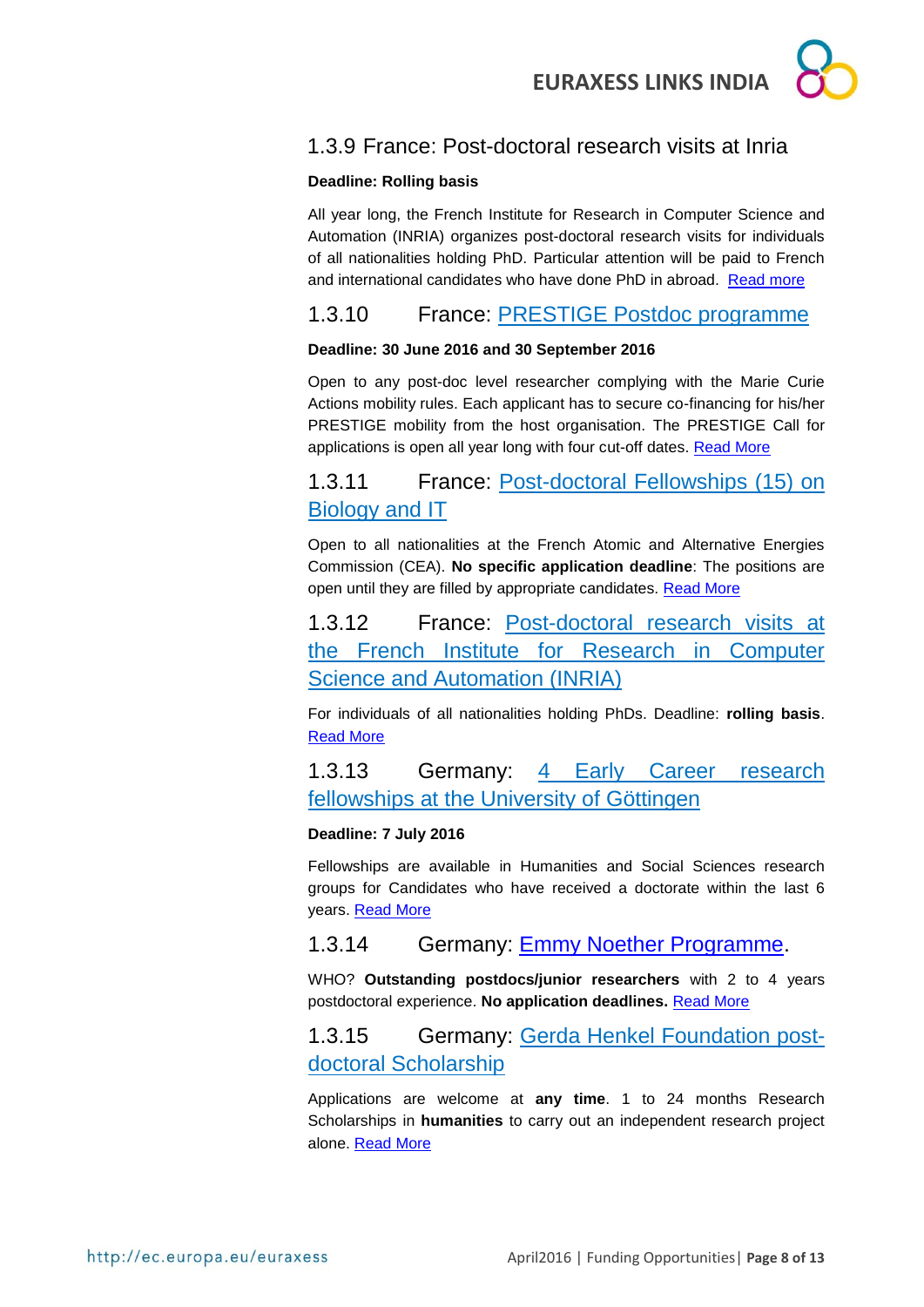## <span id="page-8-0"></span>1.3.16 Germany: [DAAD Reintegration of German](https://www.daad.de/ausland/studieren/stipendium/de/70-stipendien-finden-und-bewerben/?detailid=880&fachrichtung=6&land=48&status=3&seite=1)  [scientists](https://www.daad.de/ausland/studieren/stipendium/de/70-stipendien-finden-und-bewerben/?detailid=880&fachrichtung=6&land=48&status=3&seite=1)

With the goal of reintegrating into the German scientific community after having spent at least 1 year abroad. [Read More](https://www.daad.de/ausland/studieren/stipendium/de/70-stipendien-finden-und-bewerben/?detailid=880&fachrichtung=6&land=48&status=3&seite=1)

<span id="page-8-1"></span>1.3.17 Germany: Humboldt INCOMING Fellowships for researchers at different stages in their careers

#### **Deadline: any time during the year**

[Humboldt Incoming Research Fellowship for Postdoctoral Researchers](http://www.humboldt-foundation.de/web/humboldt-fellowship-postdoc.html) **(6- 24 months)** for researchers from abroad who have completed their doctorate in the last four years; - [Humboldt INCOMING Research](http://www.humboldt-foundation.de/web/humboldt-fellowship-experienced.html)  [Fellowship for Experienced Researchers](http://www.humboldt-foundation.de/web/humboldt-fellowship-experienced.html) **(6-18 months research projects)** for Assistant Professors or Junior Research Group Leaders from abroad who completed their doctorate less than twelve years ago; Georg [Forster Research Fellowship \(HERMES\) for Postdoctoral Researchers](http://www.humboldt-foundation.de/web/georg-forster-fellowship-hermes.html) **(6−24 months research project)** for **postdoctoral or experienced**  researchers from [developing or transition countries](http://www.humboldt-foundation.de/pls/web/docs/F15417/list_of_countries.pdf) who have completed their doctorate in the last 4 (post-doc)/12 years (experienced researchers).

<span id="page-8-2"></span>1.3.18 Germany: [Georg Forster Research](http://www.humboldt-foundation.de/web/georg-forster-fellowship-hermes.html)  [Fellowship \(HERMES\) -](http://www.humboldt-foundation.de/web/georg-forster-fellowship-hermes.html) Top opportunities for [researchers from developing countries](http://www.humboldt-foundation.de/web/georg-forster-fellowship-hermes.html)

Deadline: There is no closing date for submitting applications.

## <span id="page-8-3"></span>1.3.19 Germany: PhD and Postdoc Positions at [the Freie University Berlin](http://www.fu-berlin.de/en/sites/delhi/)

#### Deadline: no specific deadline

Applications for 21 Ph.D. positions in the fields of Social Science and Natural Science (11 in Social Science & Humanities, 6 in Natural Science) and also 10 positions for Post Docs (4 on Social Science, 6 in Natural Science) invited.

## <span id="page-8-4"></span>1.3.20 Germany: [Humboldt Research Fellowship](http://www.humboldt-foundation.de/web/humboldt-fellowship-postdoc.html)  [for Postdoctoral Researchers](http://www.humboldt-foundation.de/web/humboldt-fellowship-postdoc.html)

Deadline: There is no closing date for submitting applications.

## <span id="page-8-5"></span>1.3.21 Norway: 70+ [Postdoctoral Fellowships in](http://www.med.uio.no/english/research/scientia-fellows/)  [Health Sciences](http://www.med.uio.no/english/research/scientia-fellows/)

Scientia Fellows is an international postdoctoral fellowship programme in Health Sciences. It will support over 70 talented researchers, by advancing their scientific career and strengthening international research relations.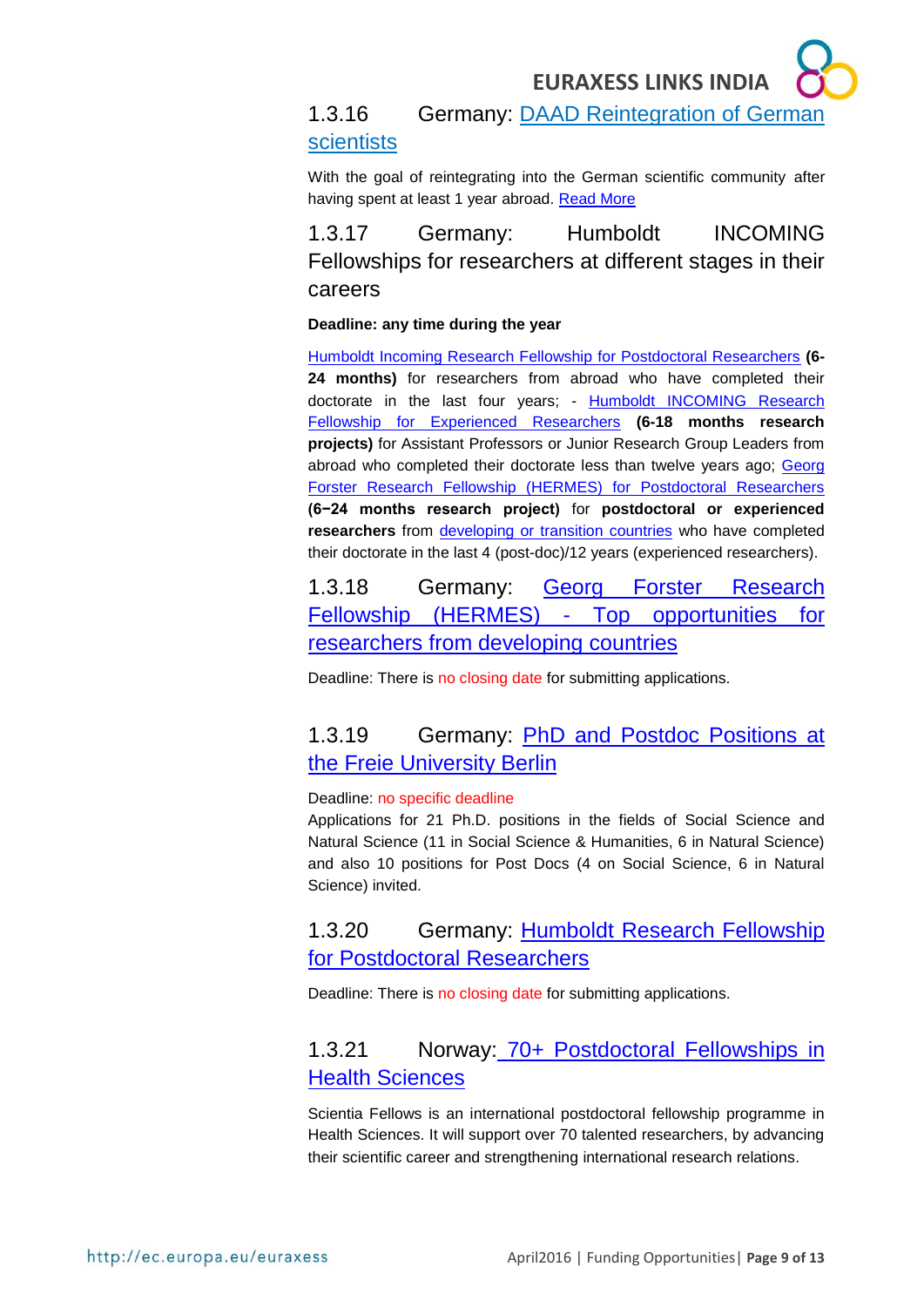<span id="page-9-0"></span>1.3.22 Norway: [The Research Council of](http://www.forskningsradet.no/en/FundingDetail/NANO2021/1253994844675?aktId=1253994832178&lang=en&progId=1253971755975&visAktive=true)  [Norway: Personal Visiting Researcher Grant](http://www.forskningsradet.no/en/FundingDetail/NANO2021/1253994844675?aktId=1253994832178&lang=en&progId=1253971755975&visAktive=true)

Deadline: ongoing. For international researchers with qualifications at the professor level. [Read More](http://www.forskningsradet.no/en/FundingDetail/NANO2021/1253994844675?aktId=1253994832178&lang=en&progId=1253971755975&visAktive=true)

<span id="page-9-1"></span>1.3.23 Poland: [Foundation for Polish Science –](http://www.fnp.org.pl/en/oferta/ideas-for-poland/) [Ideas for Poland](http://www.fnp.org.pl/en/oferta/ideas-for-poland/)

Deadline: Applications accepted on a rolling basis

Eligible applicants: Winners of the "ERC Starting Grants" competition who intend to pursue scientific research in Poland.

## <span id="page-9-2"></span>1.3.24 Portugal: [Grants for Sabbatical Leave](http://www.fct.pt/apoios/bolsas/concursos/bsab) (outgoing) for PhD holders

To carrying out research at foreign universities. All research fields and nationalities are eligible. The call is permanently open [Read More](http://www.fct.pt/apoios/bolsas/concursos/bsab)

<span id="page-9-3"></span>1.3.25 Slovakia: [National Scholarship](../../../../../../Downloads/:%20http:/www.scholarships.sk/en/main/programme-terms-and-conditions/foreign-applicants)  [Programme of the Slovak Republic](../../../../../../Downloads/:%20http:/www.scholarships.sk/en/main/programme-terms-and-conditions/foreign-applicants)

Scholarships covering stays up to 12 months for Master and PhD students, unviersity teachers, researchers and artists from a range of countries.

## <span id="page-9-4"></span>1.3.26 Turkey: TÜBITAK [Fellowships for Visiting](http://www.tubitak.gov.tr/en/scholarship/postdoctoral/international-programmes/content-2221-fellowships-for-visiting-scientists-and-scientists-on-sabbatical-leave)  [Scientists and Scientists on Sabbatical Leave](http://www.tubitak.gov.tr/en/scholarship/postdoctoral/international-programmes/content-2221-fellowships-for-visiting-scientists-and-scientists-on-sabbatical-leave)

To give seminars/conferences/lectures, or engage in R&D activities for 1 month to 12 month visits. Next deadline: rolling basis. [Read More](http://www.tubitak.gov.tr/en/scholarship/postdoctoral/international-programmes/content-2221-fellowships-for-visiting-scientists-and-scientists-on-sabbatical-leave)

## <span id="page-9-5"></span>1.3.27 UK: [Imperial College PhD scholarship](http://www.imperial.ac.uk/study/pg/fees-and-funding/scholarships/icphd/)  [programme 2016-2017](http://www.imperial.ac.uk/study/pg/fees-and-funding/scholarships/icphd/)

For research students in their chosen research field. The earliest start date for funded places is 1 August 2016. [Read More](http://www.imperial.ac.uk/study/pg/fees-and-funding/scholarships/icphd/)

<span id="page-9-6"></span>1.3.28 UK: [Leverhulme Trust Visiting](https://www.leverhulme.ac.uk/funding/grant-schemes/visiting-professorships)  [Professorships](https://www.leverhulme.ac.uk/funding/grant-schemes/visiting-professorships)

#### **Deadline: 12 May 2016**

The Leverhulme Trust Visiting Professorships are awarded to UK institutions that wish to **invite an eminent researcher from overseas** to enhance the knowledge and skills of academic staff or the student body within the host institution. Applications in **all subject areas** are considered with the exception of clinical and pharmaceutical research. The scheme covers maintenance, travel expenses and research costs. Visiting Professorships can last for 3 to 12 months. [Read More](https://www.leverhulme.ac.uk/funding/grant-schemes/visiting-professorships)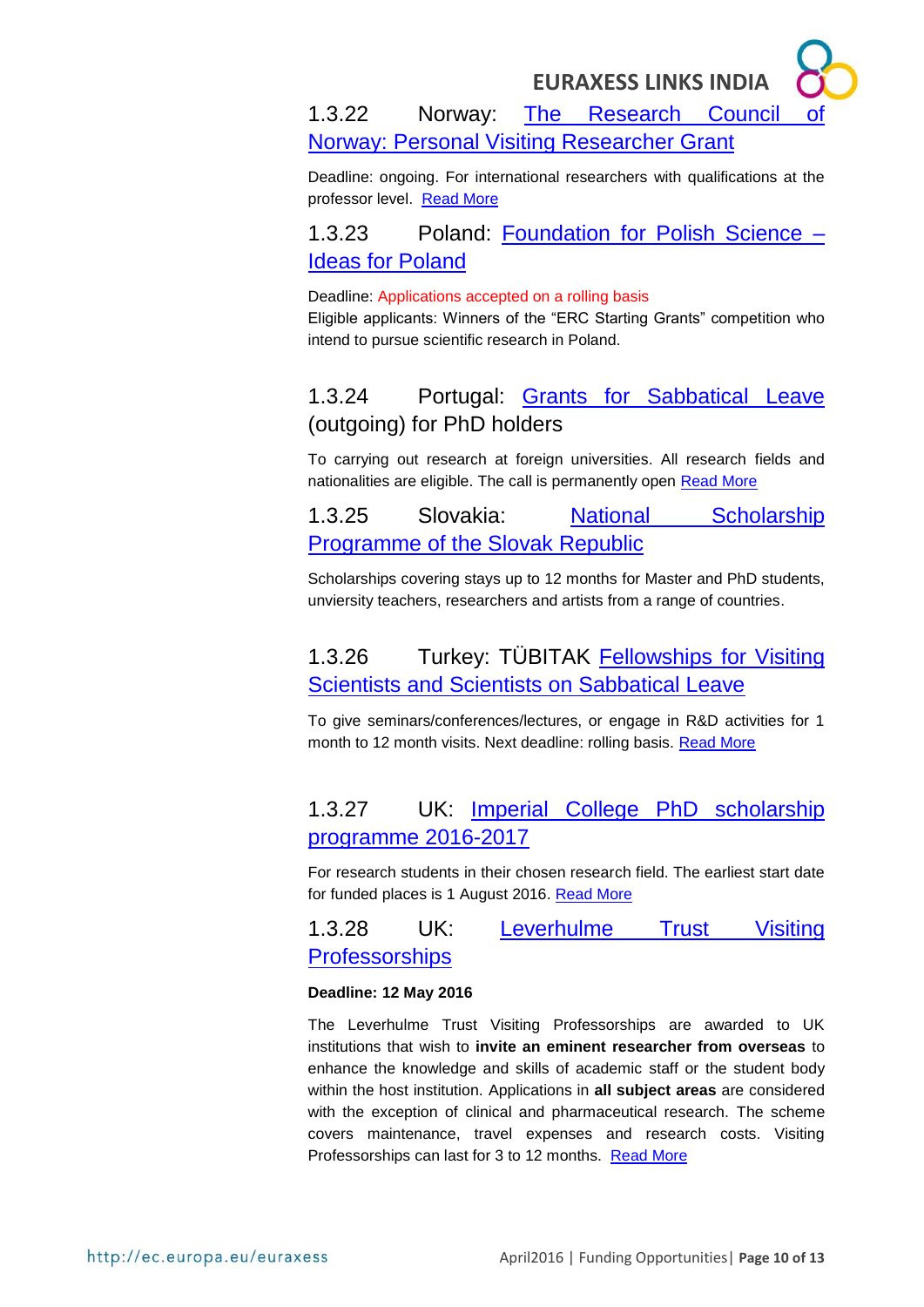<span id="page-10-0"></span>

**[Long-Term Fellowships](http://www.embo.org/funding-awards/fellowships/long-term-fellowships) Deadline : 12 August 2016 [Short Term Fellowship](http://www.embo.org/funding-awards/fellowships/short-term-fellowships) Deadline : Accepted throughout the year [Travel grants:](http://www.embo.org/funding-awards/travel-grants) Accepted throughout the year**

**[Lecture Grants:](http://www.embo.org/funding-awards/lecture-grants/lectures-young-investigator)**

**[Young Investigator](http://www.embo.org/funding-awards/lecture-grants/lectures-young-investigator)** Lectures - applications accepted all year around **[Women in Science](http://www.embo.org/funding-awards/lecture-grants/women-in-science)** Lectures - applications accepted all year around **[Science Policy](http://www.embo.org/funding-awards/lecture-grants/science-policy)** Lectures - applications accepted all year around **[Keynote Lectures by EMBO Members](http://www.embo.org/funding-awards/lecture-grants/keynote-lectures)** - Deadlines - 1 June, 1 **October** 

## <span id="page-10-1"></span>1.3.30 Forthcoming calls

*Under HORIZON 2020:*

**HORIZON 2020 Work Programme 2016-2017: [here](http://ec.europa.eu/programmes/horizon2020/en/news/horizon-2020-work-programme-2016-2017-published) European Research Council Work Programme 2016: [here](http://erc.europa.eu/sites/default/files/document/file/ERC_Work_Programme_2016.pdf)**

## <span id="page-10-2"></span>**2 Jobs**

## <span id="page-10-3"></span>2.1 EURAXESS Portal and EURAXESS Jobs



The [EURAXESS Portal](http://ec.europa.eu/euraxess/index.cfm/general/index) provides links to information on career and grant opportunities in science and technology mainly in European countries.

For research careers in Europe and the world, visit the [EURAXESS Jobs](http://ec.europa.eu/euraxess/index.cfm/jobs/jvSearch) website! **It includes fellowships such as Marie Skłodowska-Curie** *as well as* vacancies advertised *by Science AAAS* (the American Association for the Advancement of Science) *and Alumniportal* (Germany). EURAXESS Jobs vacancies are also seen at the Naturejobs portal.

Currently, there are **7546** research *jobs and fellowship* programmes (all over Europe, but also in other countries such as in India and in all - disciplines, including social sciences and humanities) accessible via the EURAXESS Jobs database.

## <span id="page-10-4"></span>2.2 More research career websites

#### <span id="page-10-5"></span>2.2.1 Other EU Research Career Sites

- [Find A Postdoc](http://www.findapostdoc.com/)
- [Find scholarships in Europe](http://www.scholarshipportal.eu/)
- [Find PhDs in Europe](http://www.phdportal.eu/)
- [Career.edu](http://www.career.edu/index.php)
- [Academic Jobs EU](http://www.academicjobseu.com/)
- [Euro Science Jobs](file://///user.pt-dlr.de/www.eurosciencejobs.com/)
- [European Job Mobility Portal](http://ec.europa.eu/eures/home.jsp?lang=en)
- **[EuroBrussels](http://www.eurobrussels.com/)**
- [European Southern Observatory \(ESO\) recruitment portal](https://recruitment.eso.org/)
- [CERN job portal](https://jobs.web.cern.ch/)
- Joint Research Centre external staff recruitment portal
- <span id="page-10-6"></span>2.2.2 Jobs Portals in Member States and Associated **Countries** 
	- [Austrian Database for Scholarships and Research Grants](http://www.grants.at/home/EN/)
	- [Belgian Federal Portal for Research and Innovation](http://www.research.be/ListURL/list.asp?keyid=619&up=9999)
	- [Cyprus' Research Promotion Foundation Database](http://www.research.org.cy/EN/index.html/)
	- [Danish Ministry of Higher Education](http://ufm.dk/en/research-and-innovation/funding-programmes-for-%20research-and-innovation/guide-to-funding)

April2016 | Funding Opportunities| **Page 11 of 13**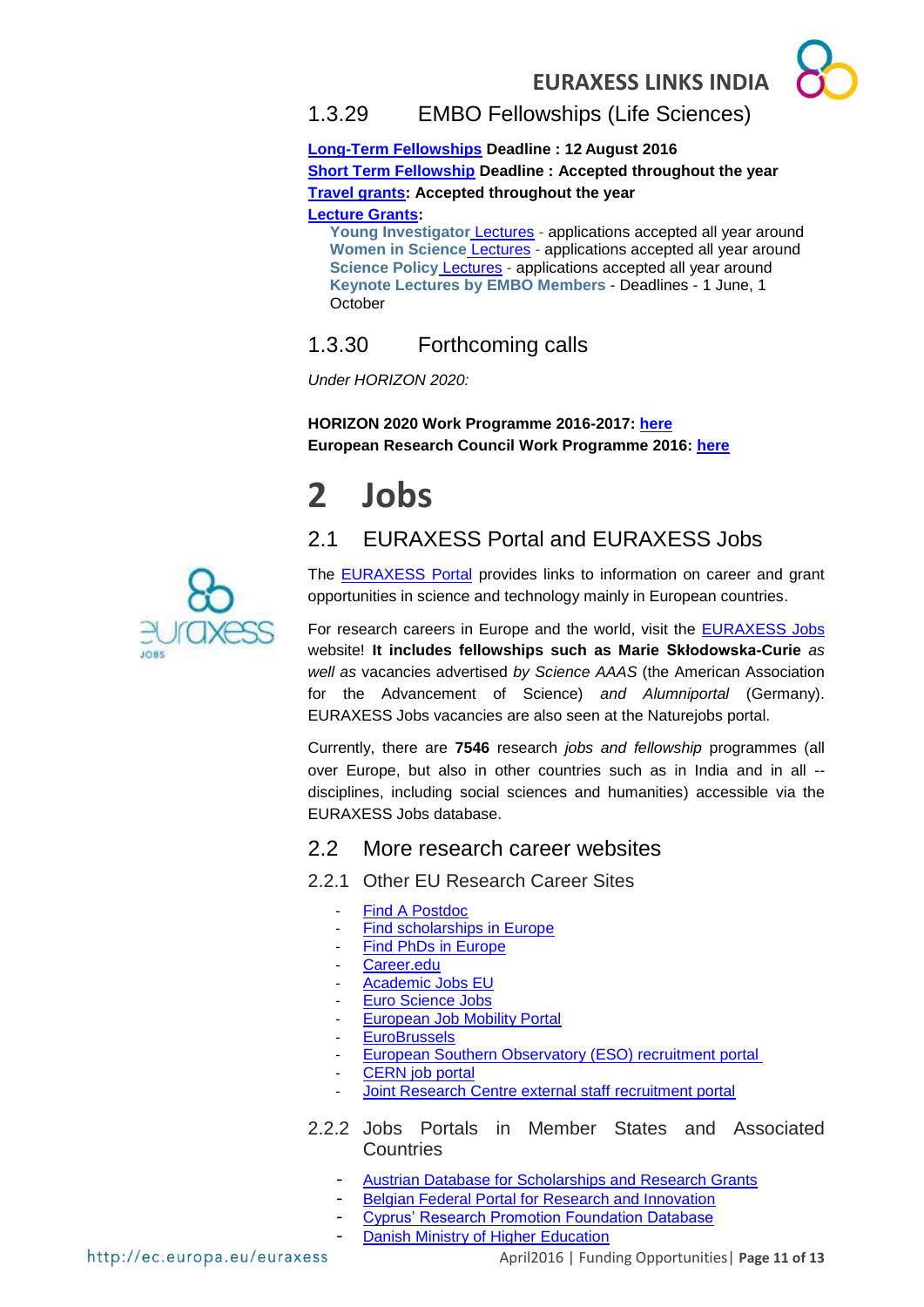

- [Estonian Research Portal](https://www.etis.ee/index.aspx?lang=en)
- [France PhD portal](http://www.phdinfrance.net/) (FR)
- [CNRS external examination portal](http://www.dgdr.cnrs.fr/drhchercheurs/concoursch/default-en.htm) (FR)
- [DAAD's Research in Germany Portal](http://www.research-in-germany.de/dachportal/en.html) (DE)
- [DAAD Research Fellowships and Grants Portal](https://www.daad.de/deutschland/stipendium/datenbank/en/21148-%20scholarship-database/) (DE)
- [Max Planck Society's job portal](http://www.mpg.de/jobboard) (DE)
- [Helmoltz Association's job portal](http://www.helmholtz.de/en/working_at_helmholtz/job_vacancies/) (DE)
- [Irish Research Council Funding Portal](http://www.research.ie/funding-opportunities) (IE)
- [Italian National Research Council vacancies](http://www.eitictlabs.eu/nc/about-us/vacancies/) (IT)
- [BBSRC vacancies](http://www.bbsrc.ac.uk/organisation/vacancies.aspxh) (UK)
- [Science and Technology Facilities Council vacancies](http://www.topcareer.jobs/) (UK)

#### <span id="page-11-0"></span>2.3 Several research positions in Portugal

- Research Position Available: CUMARSUR grants, Centre for Marine Sciences (CCMAR), Portugal. **Deadline: 10 May 2016. [Read here](http://ec.europa.eu/euraxess/index.cfm/links/singleNews/54533)**
- Post-doctoral Researcher fellowship at Centre for Marine Sciences (CCMAR), Portugal. **Deadline: 13 May 2016**. [Read here](http://ec.europa.eu/euraxess/index.cfm/links/singleNews/54531)
- $\triangleright$  Research Position in Deep water communications for robotics, Portugal. **Deadline: 30 June 2016. [Read more](http://ec.europa.eu/euraxess/index.cfm/links/singleNews/54532)**

## <span id="page-11-1"></span>2.4 Vacancies for PhD in Europe at DSM

Royal DSM is a global **science-based** company active in **health, nutrition and materials** (headquarters in the Netherlands). By connecting its unique competences in **Life Sciences and Materials Sciences,** DSM is driving economic prosperity, environmental progress and social advances to create sustainable value for all stakeholders simultaneously.

More on DSM: [here](http://www.dsm.com/corporate/home.html) **I** Vacancies: [here](http://www.dsm.com/corporate/careers/vacancies/dsmvacancies.html)



## <span id="page-11-2"></span>2.5 Horizon 2020: Call of expression of interest for experts

Additional details can be found in the [Participant Portal.](http://ec.europa.eu/research/participants/portal/desktop/en/experts/index.html) *We encourage experienced researchers to check it out and register as an expert.* The call for expression of interest will remain open for the lifetime of Horizon 2020.



## <span id="page-11-3"></span>2.6 Join us on LinkedIn: [linkedin.euraxess.org](http://www.linkedin.com/groups/EURAXESS-Links-Internationally-Mobile-Researchers-4990889/about)

The EURAXESS Links group on LinkedIn is for **internationally mobile researchers** to share their experiences and learn of jobs and career opportunities around the world.

It is part of the EURAXESS initiative, the European Commission's programme to support researchers, of which EURAXESS Links is its external arm (i.e. for outside Europe).

*The global EURAXESS LinkedIn group is complementary to the countrybased EURAXESS Links India community managed with SINAPSE.*